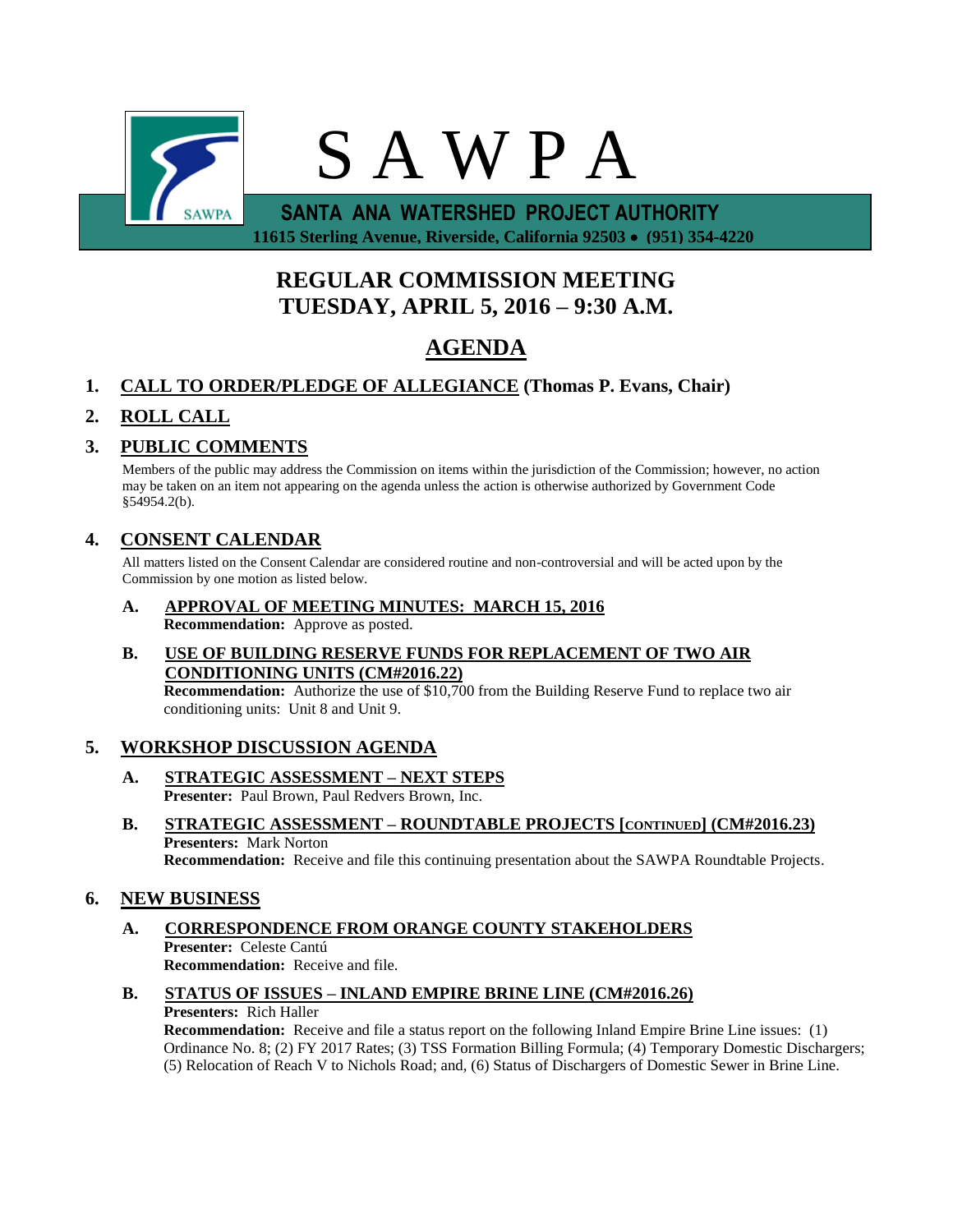#### **7. INFORMATIONAL REPORTS**

**Recommendation:** Receive and file the following oral/written reports/updates.

#### **A. CHAIR'S COMMENTS/REPORT**

#### **B. COMMISSIONERS' COMMENTS**

#### **C. COMMISSIONERS' REQUEST FOR FUTURE AGENDA ITEMS**

#### **8. CLOSED SESSION**

#### **A. CONFERENCE WITH LEGAL COUNSEL – ANTICIPATED LITIGATION – SIGNIFICANT EXPOSURE TO LITIGATION PURSUANT TO GOVERNMENT CODE SECTION 54956.9(d)(2)**

Company Names: Charles King Company; Spiniello

#### **9. ADJOURNMENT**

#### **PLEASE NOTE:**

Americans with Disabilities Act: Meeting rooms are wheelchair accessible. If you require any special disability related accommodations to participate in this meeting, please contact (951) 354-4220 or kberry@sawpa.org. 48-hour notification prior to the meeting will enable staff to make reasonable arrangements to ensure accessibility for this meeting. Requests should specify the nature of the disability and the type of accommodation requested.

Materials related to an item on this agenda submitted to the Commission after distribution of the agenda packet are available for public inspection during normal business hours at the SAWPA office, 11615 Sterling Avenue, Riverside, and available a[t www.sawpa.org,](http://www.sawpa.org/) subject to staff's ability to post documents prior to the meeting.

#### **Declaration of Posting**

I, Kelly Berry, Clerk of the Board of the Santa Ana Watershed Project Authority declare that on Wednesday, March 30, 2016, a copy of this agenda has been uploaded to the SAWPA website a[t www.sawpa.org](http://www.sawpa.org/) and posted in SAWPA's office at 11615 Sterling Avenue, Riverside, California. /s/

\_\_\_\_\_\_\_\_\_\_\_\_\_\_\_\_\_\_\_\_\_\_\_\_\_\_\_\_\_\_\_\_\_\_\_\_\_\_\_ Kelly Berry, CMC